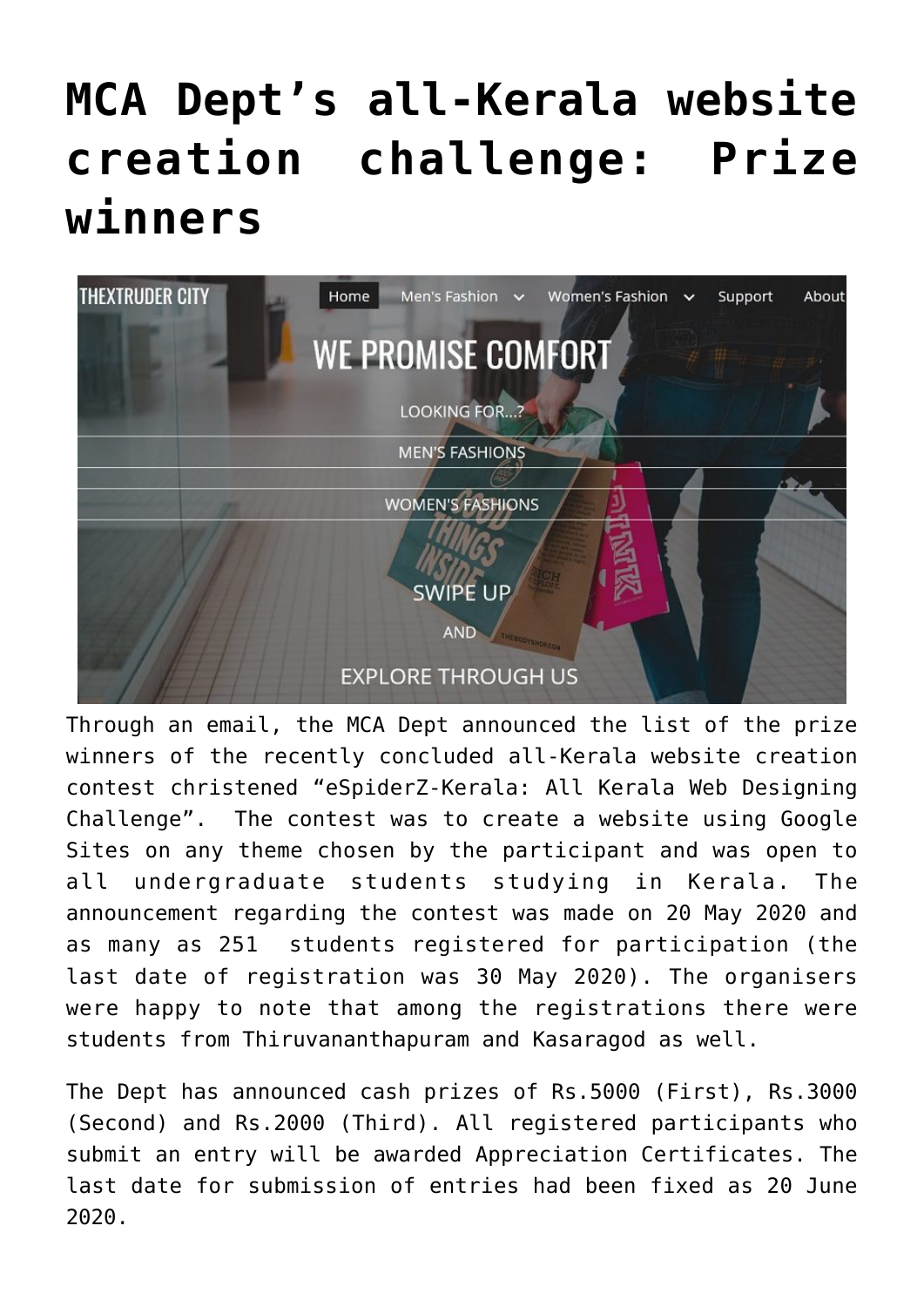To strengthen the skills in the development of websites, the dept had also conducted an online course on website creation for all participants on 3 June 2020 using the Google Meet platform. Ms Siji K B (AP, MCA Dept) and Ms Salkala K S (AP, MCA Dept), the coordinators of eSpiderZ-Kerala contest, served as the resource persons for the online course.

The final winners were selected from among five short-listed candidates after an interaction through Google Meet.

| <b>First Prize</b>     | Ajeeb P A<br>Jyothi Engineering<br>College<br>Cheruthuruthi       |  |
|------------------------|-------------------------------------------------------------------|--|
| <b>Second</b><br>Prize | Akhil Dev P B<br>Prajyoti Niketan<br>College<br>Pudukkad          |  |
| <b>Third Prize</b>     | Prasanna N J<br>St Mary's College<br>Thrissur                     |  |
|                        | and                                                               |  |
|                        | Senjith P<br>Vidya Academy of<br>Science & Technology<br>Thrissur |  |

**The prize winners of the Challenge**

The Editorial Team of *News & Events* extends their